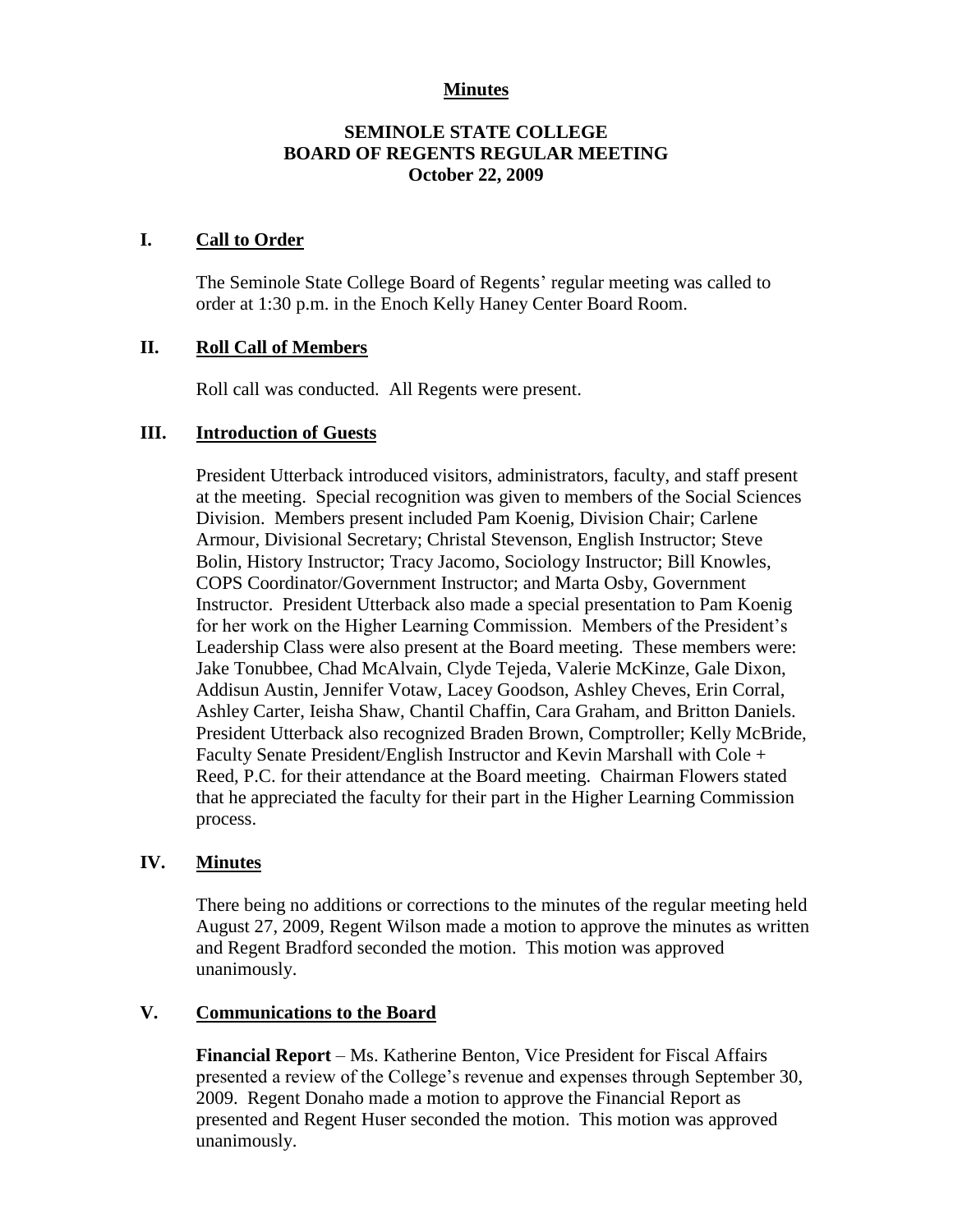**Minutes** SSC Board of Regents Regular Meeting October 22, 2009 Page 2

#### **Report of Purchases over \$15,000**:

- *Report on Purchases over \$15,000 for August*
	- o \$37,565.25 to McGraw Hill, Inc., Textbooks, Purchase for Resale-Bookstore
	- o \$15,320.10 to MacMillan Publishing Service, Textbooks, Purchase for Resale-Bookstore
- *Report on Purchases over \$15,000 for September*
	- o Advanced Electric Technologies; \$16,800.00, Lighting for Pool
	- o Caribbean Plaster & Tile; \$23,330.00, Pool Renovations
	- o Cengage Learning, \$48,913.25, Textbooks
	- o Cengage Learning, \$17,563.25, Textbooks
	- o Pearson Education, \$136,196.40, Textbooks

## **VI. Hearing of Delegations**

None

## **VII. President's Report**

President Utterback discussed items under the President's Report and the Business portion of the agenda by utilizing a PowerPoint presentation. (See enclosed copy of the PowerPoint presentation)

*Personnel Update* – President Utterback updated the Board on one personnel change. Darci Logan has been hired as Gear UP Advisor.

*Campus Activities* – President Utterback told the Board about several activities on campus. These were: the Coates-Kiesel Golf Classic held on August  $28<sup>th</sup>$ , the Area Services Fair on September  $11^{th}$ , the Washington, D.C. visit September  $13^{th}$  $-16<sup>th</sup>$ , Constitution Day September 17<sup>th</sup>, the Native American Student Welcome Luncheon on September  $22^{nd}$ , a campus visit by the U.S. Department of Agriculture on September  $22<sup>nd</sup>$  and  $23<sup>rd</sup>$ , and the Small Business Luncheon on September  $24<sup>th</sup>$ . President Utterback gave the Board an update on fall sports seasons for the volleyball team and the tennis team. The men's tennis team placed in the Intercollegiate Tennis Association Tournament. The President's Leadership Class also visited the Jasmine Moran Children's Museum for a welcome reception, the Oklahoma Supreme Court, the Oklahoma State Capitol, Tinker Air Force Base, and attended the Jasmine Moran Children's Museum Tribute to Barry Switzer on October 1<sup>st</sup>. Calli Wood and Autumn Wiles, Student Government Officers, attended the National Student Government Summit in Washington, D.C. from September  $24^{th} - 27^{th}$ . Newly elected Seminole Nation Chief Leonard Harjo and Assistant Chief Ella Coleman visited the Seminole State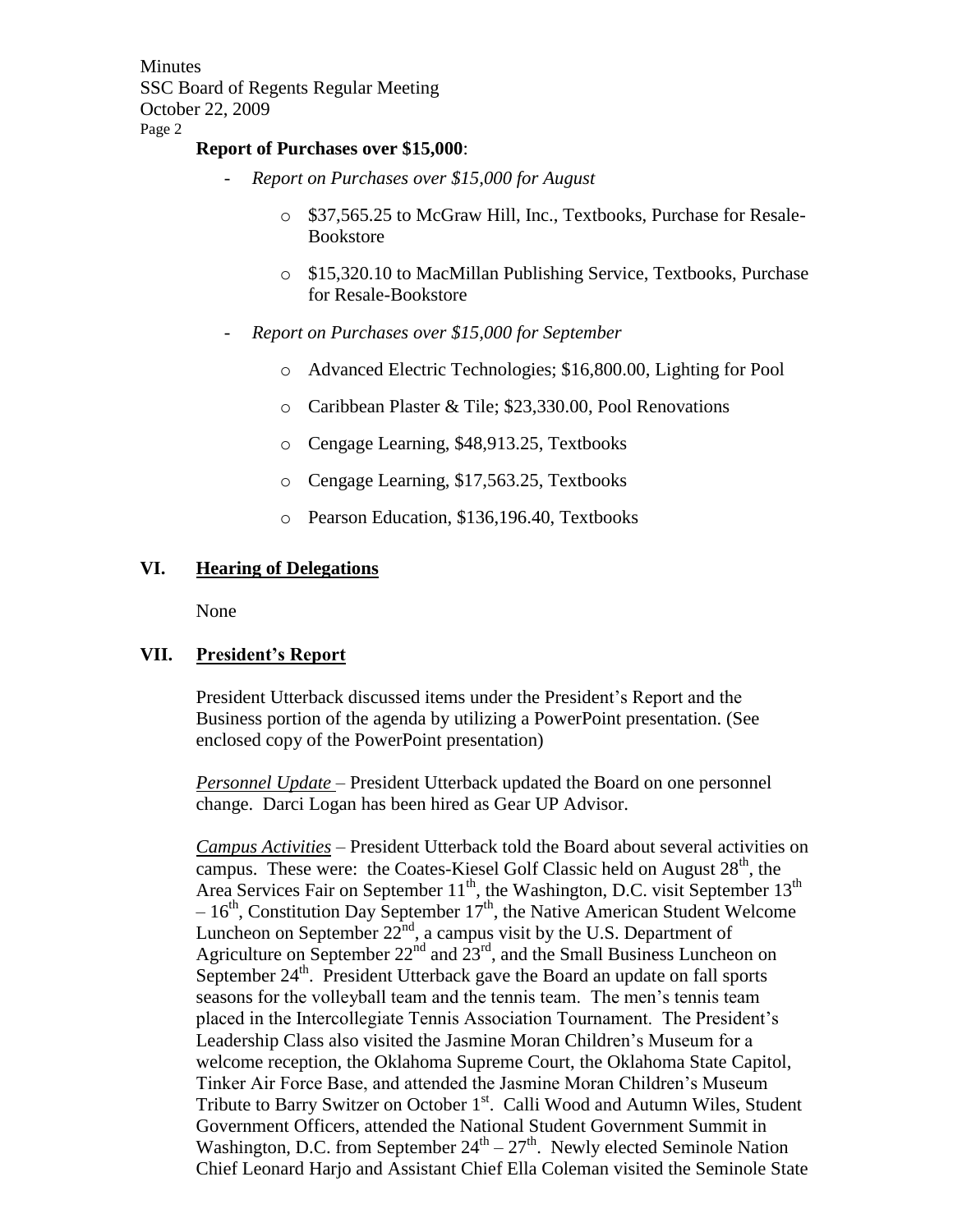**Minutes** SSC Board of Regents Regular Meeting October 22, 2009 Page 3

College campus on September  $28<sup>th</sup>$ . The Seminole Chamber of Commerce honored Seminole State College employees as the educator and support staff of the month in October. They were Jessica Isaacs, English Instructor and Sherry Combs, Accounting Clerk. Perthena Latchaw, MLT Instructor was interviewed for PBS NewsHour with Jim Lehrer about her travels to Africa. President Utterback invited all the Board members to attend the Holiday Foundation Event on December 14<sup>th</sup>.

*Legislative Update* – President Utterback presented the Board members with information about the Hope Initiative, Oklahoma State Question 744 (2010). He said concern has been expressed that, if passed, the measure would possibly take away funding from higher education institutions. President Utterback also informed the Board that the College has received a Federal Grant for a textbook rental program. This grant is in the amount of \$300,000.

# **VIII. Business**

**Review and Approval of the FY09 External Audit conducted by Cole + Reed P.C.** – President Utterback presented the Board with a copy of the FY09 Seminole State College external audit conducted by Cole + Reed P.C. The Audit Committee consisting of Regents Huser, Donaho and Flowers met before the meeting to review this audit. Kevin Marshall with Cole + Reed gave an overview of the audit. He stated that this audit is an unqualified audit with no weaknesses or deficiencies found. Mr. Marshall commended Vice President Benton and her support staff for a job well done. Regent Flowers stated that this was the best audit he has reviewed since he came onto the Board of Regents. Regent Flowers also applauded Vice President Benton, Braden Brown and Dr. Utterback for their efforts to ensure the fiscal affairs of the College are in order. Regent Huser made a motion to approve the FY09 external audit as presented and Regent Donaho seconded this motion. This motion was approved unanimously.

**Review and Approval of Change to Policy II-4-11** – President Utterback presented the Board with a copy of a proposed change to Board Policy II-4-11 regarding employment grievances. President Utterback stated that this change comes from a periodic review of Board Policies. In working with the Faculty Senate Welfare Committee, the Faculty Senate President and the Administrative Council, the grievance policy has been reduced and simplified with the intention of detailing steps for filing and processing employment grievances in the procedure manual. Board Attorney, Ed Cadenhead stated that he has reviewed this change and approves of the change. Regent Miller made a motion to approve the change as written and Regent Wilson seconded this motion. This motion was approved unanimously.

**Review and Approval of a Resolution of Support for the Name Change of <u>Seminole Community College of Florida</u>** – President Utterback presented a copy of a proposed resolution of support for the name change of Seminole Community College of Florida to Seminole State College of Florida due to a change in their community college system. President Utterback stated that he has